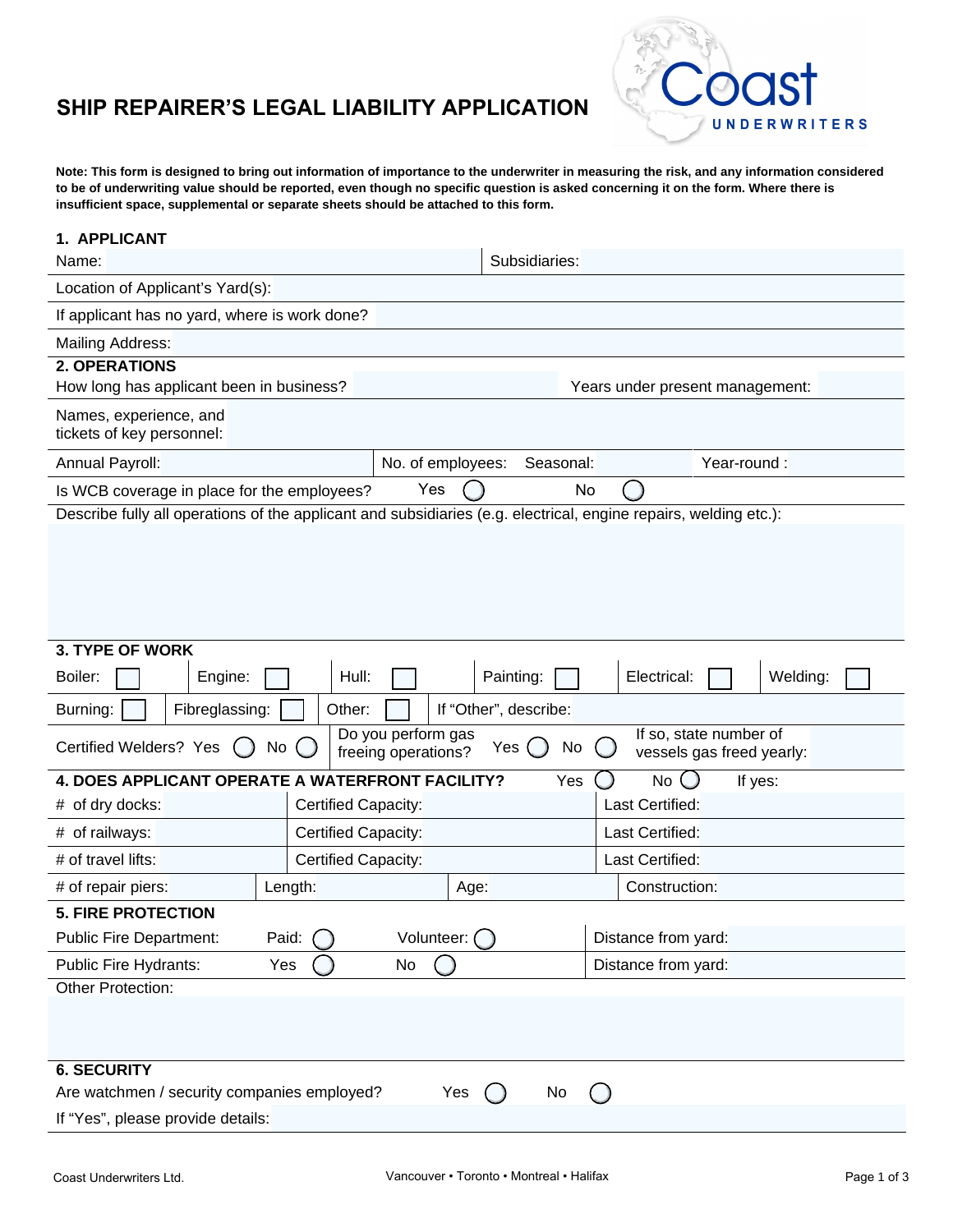| Are the premises alarmed?                                                                                                                                    |                          | Yes                                                                                                                                                                                                                                                                                                                                  | No |         |         |                          |                 |           |                          |  |  |
|--------------------------------------------------------------------------------------------------------------------------------------------------------------|--------------------------|--------------------------------------------------------------------------------------------------------------------------------------------------------------------------------------------------------------------------------------------------------------------------------------------------------------------------------------|----|---------|---------|--------------------------|-----------------|-----------|--------------------------|--|--|
| If "Yes" please provide details:<br>Is the yard fenced and gated?                                                                                            |                          | Yes                                                                                                                                                                                                                                                                                                                                  | No |         |         |                          |                 |           |                          |  |  |
| If "Yes" please provide details:                                                                                                                             |                          |                                                                                                                                                                                                                                                                                                                                      |    |         |         |                          |                 |           |                          |  |  |
| Describe other protection:                                                                                                                                   |                          |                                                                                                                                                                                                                                                                                                                                      |    |         |         |                          |                 |           |                          |  |  |
|                                                                                                                                                              |                          |                                                                                                                                                                                                                                                                                                                                      |    |         |         |                          |                 |           |                          |  |  |
| 7. List all buildings on the premises,<br>including the occupancy of each:                                                                                   |                          | Describe the construction, heat, sprinkler system, and size of all buildings used in<br>the ship repairing operation. Please attach a diagram as part of this explanation.<br>Has there been a recent I.A.O. or other professional inspection done?<br>Note: separation distances between buildings and to concentration of vessels. |    |         |         |                          |                 |           |                          |  |  |
|                                                                                                                                                              |                          |                                                                                                                                                                                                                                                                                                                                      |    |         |         |                          |                 |           |                          |  |  |
|                                                                                                                                                              |                          |                                                                                                                                                                                                                                                                                                                                      |    |         |         |                          |                 |           |                          |  |  |
| 8. TYPE OF VESSELS WORKED ON                                                                                                                                 |                          | Commercial:                                                                                                                                                                                                                                                                                                                          |    |         |         |                          | Pleasure Craft: |           |                          |  |  |
| <b>9. VESSEL REPAIRS</b>                                                                                                                                     |                          |                                                                                                                                                                                                                                                                                                                                      |    |         |         |                          |                 |           |                          |  |  |
| Number of vessels repaired<br>in the last 12 months in yard:                                                                                                 |                          | Average<br><b>Vessel Value:</b>                                                                                                                                                                                                                                                                                                      |    |         |         |                          |                 |           | Maximum<br>Vessel Value: |  |  |
| Number of vessels repaired<br>last 12 months outside yard:                                                                                                   | Average<br>Vessel Value: |                                                                                                                                                                                                                                                                                                                                      |    |         |         | Maximum<br>Vessel Value: |                 |           |                          |  |  |
| What is the maximum number of vessels and total value that<br>Number:<br>Value:<br>the applicant could have in one building at any one time?                 |                          |                                                                                                                                                                                                                                                                                                                                      |    |         |         |                          |                 |           |                          |  |  |
| What is the maximum number of vessels and total value that<br>the applicant could have outside the building at any one time?                                 |                          |                                                                                                                                                                                                                                                                                                                                      |    |         | Number: |                          |                 | Value:    |                          |  |  |
| <b>10. CONCENTRATION OF VALUES</b>                                                                                                                           |                          |                                                                                                                                                                                                                                                                                                                                      |    |         |         |                          |                 |           |                          |  |  |
| Are vessels stored as part of the ship repairing operations?                                                                                                 |                          |                                                                                                                                                                                                                                                                                                                                      |    | Yes     |         | No                       |                 | If "Yes": |                          |  |  |
| # of vessels in storage:                                                                                                                                     | Summer:                  |                                                                                                                                                                                                                                                                                                                                      |    | Winter: |         |                          |                 |           | In Buildings:            |  |  |
| Average Values                                                                                                                                               |                          |                                                                                                                                                                                                                                                                                                                                      |    |         |         |                          |                 |           |                          |  |  |
| <b>Maximum Values</b>                                                                                                                                        |                          |                                                                                                                                                                                                                                                                                                                                      |    |         |         |                          |                 |           |                          |  |  |
| <b>Total Values</b>                                                                                                                                          |                          |                                                                                                                                                                                                                                                                                                                                      |    |         |         |                          |                 |           |                          |  |  |
| <b>11. HAZARDS</b><br>Describe any dangerous materials or processes used in the ship repairing operation (e.g. fibreglassing, spray painting, welding, etc.) |                          |                                                                                                                                                                                                                                                                                                                                      |    |         |         |                          |                 |           |                          |  |  |
| What controls are exercised over storage and use?                                                                                                            |                          |                                                                                                                                                                                                                                                                                                                                      |    |         |         |                          |                 |           |                          |  |  |
| Detail any hazardous process controls:                                                                                                                       |                          |                                                                                                                                                                                                                                                                                                                                      |    |         |         |                          |                 |           |                          |  |  |
| Any special protection provided (fire ext., hose, etc.)                                                                                                      |                          |                                                                                                                                                                                                                                                                                                                                      |    |         |         |                          |                 |           |                          |  |  |
| Smoking controls:                                                                                                                                            |                          |                                                                                                                                                                                                                                                                                                                                      |    |         |         |                          |                 |           |                          |  |  |
| Is there a fire watch for welding?<br>Yes<br>No<br>Describe:                                                                                                 |                          |                                                                                                                                                                                                                                                                                                                                      |    |         |         |                          |                 |           |                          |  |  |
| <b>12. SUB-CONTRACTING</b>                                                                                                                                   |                          |                                                                                                                                                                                                                                                                                                                                      |    |         |         |                          |                 |           |                          |  |  |
| Does applicant sub-contract any work?<br>Yes<br>No.                                                                                                          |                          |                                                                                                                                                                                                                                                                                                                                      |    |         |         |                          |                 |           |                          |  |  |
| If "Yes", who with and what type of work?                                                                                                                    |                          |                                                                                                                                                                                                                                                                                                                                      |    |         |         |                          |                 |           |                          |  |  |